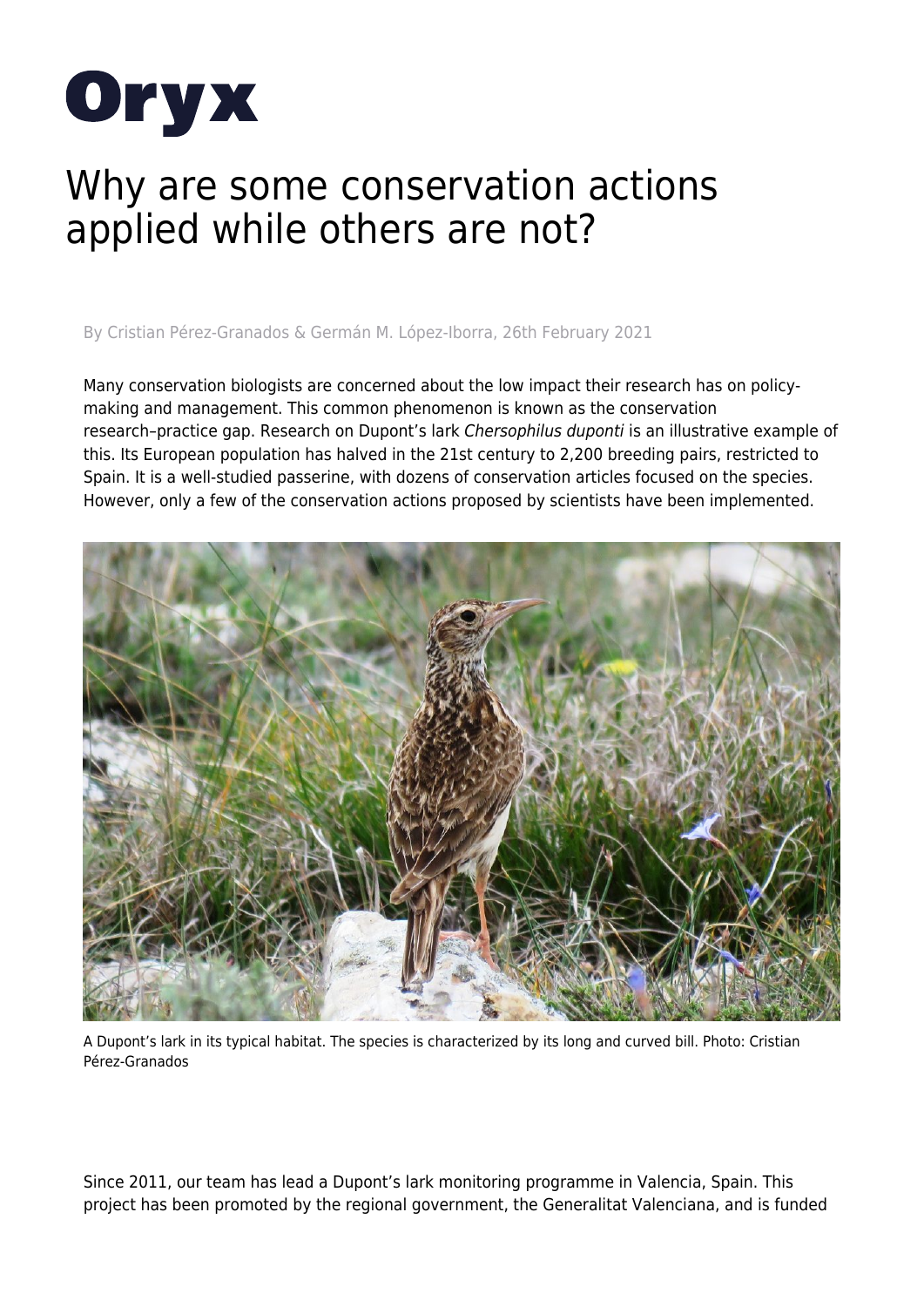by Levantina De Resursos Mineros, S.A.U. This private company is exploiting a quarry located within the species' range in this region and has worked with us to ensure the persistence of the species. In this climate of collaboration between institutions it was possible to implement habitat management interventions in 2015 and 2018. These actions were the fruit of many years of research and discussion with the social actors involved, and would have been difficult to achieve without a direct and constant dialogue with the conservation authorities. After such a positive experience, we were motivated to evaluate the conservation research–practice gap for Dupont's lark in Spain.



Left: Dupont's lark ringed. Individuals are ringed to obtain ecological information of the species, such as survival rate and dispersal movements. Right: A Dupont's lark singing in its typical habitat. The species is characterized by its long and curved bill. Photos: Adrián Barrero

Through a literature review, we identified the main conservation actions proposed by scientists and managers, as well as the main reasons why some managers opted for implementing certain conservation actions but others did not. We sent an online questionnaire to the heads of conservation departments in each of the regions where Dupont's lark is found. Although all managers eventually responded to our questionnaire, it was a drawn-out process as it took some more than 1 year to reply.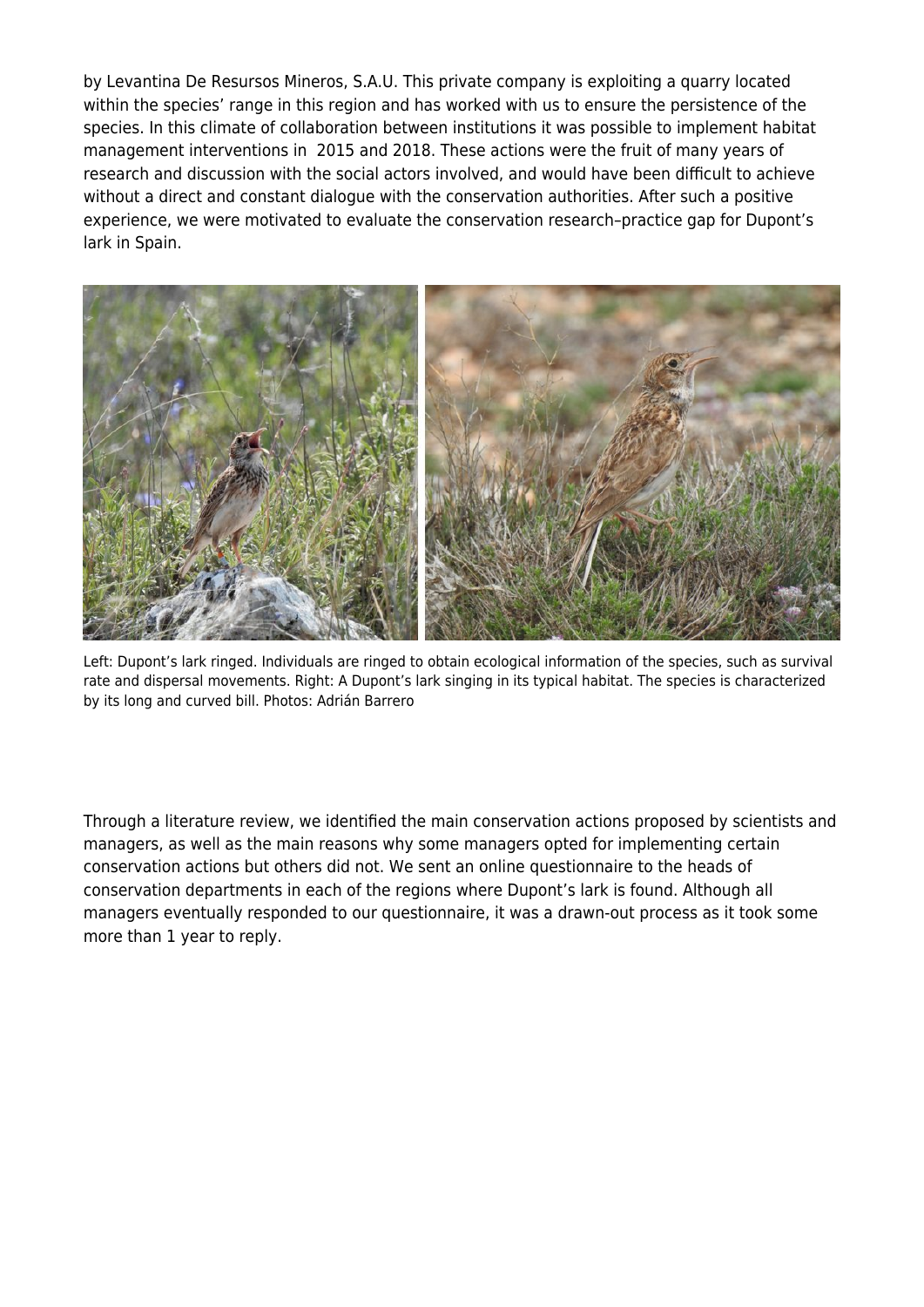

Left: A Dupont's lark in its typical habitat, a low shrub-steppe dominated by shrubs shorter than 20 cm. Photo: Adrián Barrero. Right: Habitat structure after performing shrub clearance to improve habitat quality for the Dupont's lark in Valencia province. An idea of the original, much denser, habitat structure can be seen in the background. Photo: Cristian Pérez-Granados

We found a large disparity between the recommendations most commonly proposed by conservationists and those implemented by managers. For example, managers implemented regulatory and monitoring measures almost two times more often than management interventions, probably related to their legal obligations for providing updated indices on population trends and to protect populations and areas occupied by threatened species. Managers indicated that time and budget limitations were the main reasons why management interventions were less likely to be implemented than other conservation actions. This result agrees with the fact that a larger number of conservation actions were implemented in those regions where the Dupont's lark is suffering a larger decline. It suggests that managers are more prone to applying conservation interventions when the species is facing worsening population trends. This may be because it is easier to obtain funds under these circumstances.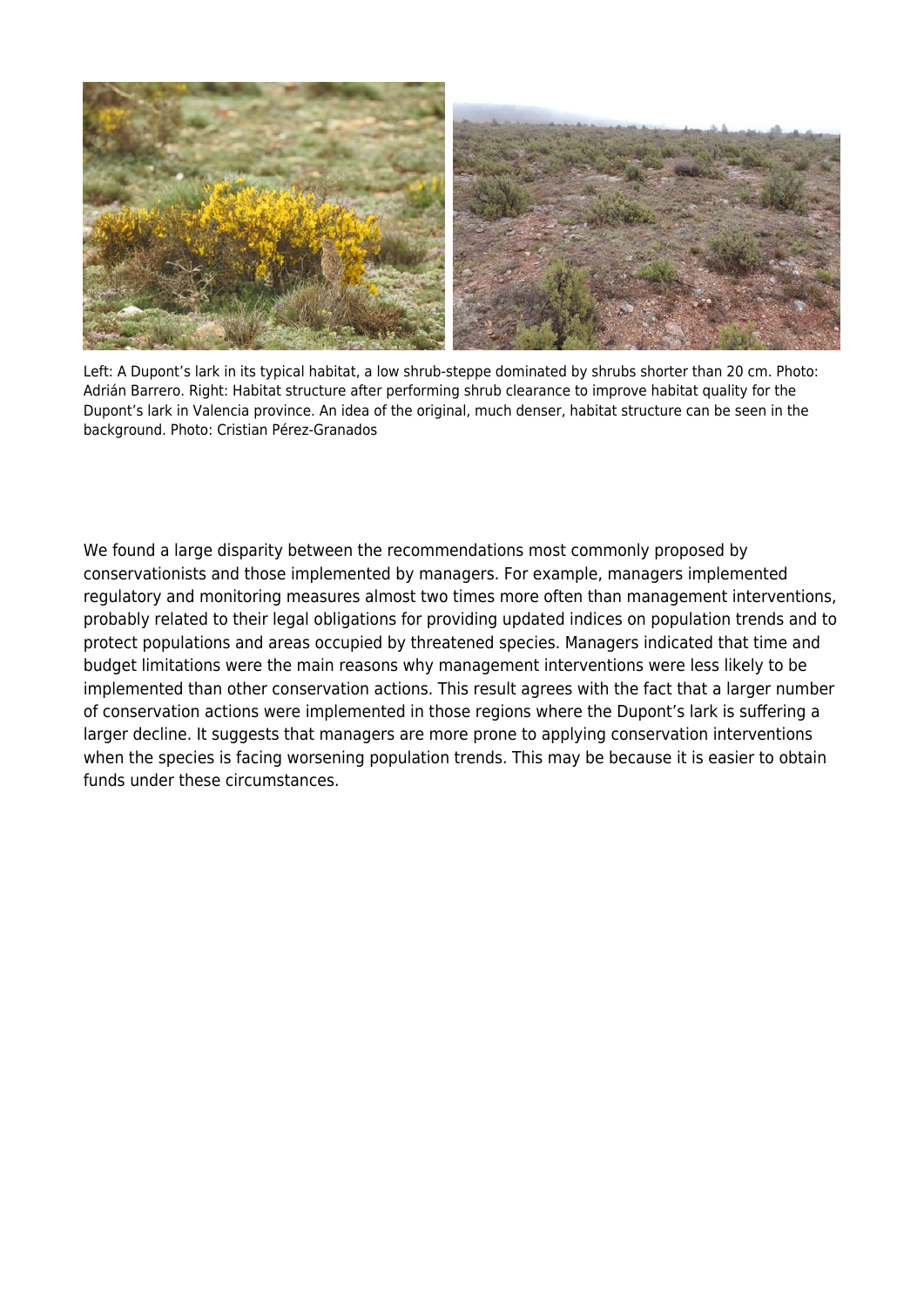

Figure 1: Relationship between annual change rate of Dupont's lark and number of conservation actions implemented in each region where the species occurs.

Managers commonly base their decisions on studies assessing the effectiveness of conservation interventions and thus the dissemination of this type of study is essential to implement evidencebased conservation. These studies should be disseminated regardless of the success of the conservation action implemented. Managers found it very difficult to take into account previous experience with the species, since there are very few published cases evaluating the effectiveness of the conservation actions implemented. Surprisingly, according to the questionnaire, managers often tested the efficacy of the interventions applied. Thus one of the following steps to reduce the gap between managers and scientists might be to initiate an iterative dialogue to evaluate and disseminate the efficacy of those interventions already implemented and evaluated. To give an example and try to reduce the conservation research-practice gap in the Dupont's lark, we have already sent the summary (translated to Spanish) and our article to the heads of conservation of the regions occupied by the Dupont's lark.

We hope that our study could be used by conservationists and managers as an example about how to evaluate the research-practice gap in other threatened species and to promote the recovery of our beloved Dupont's lark.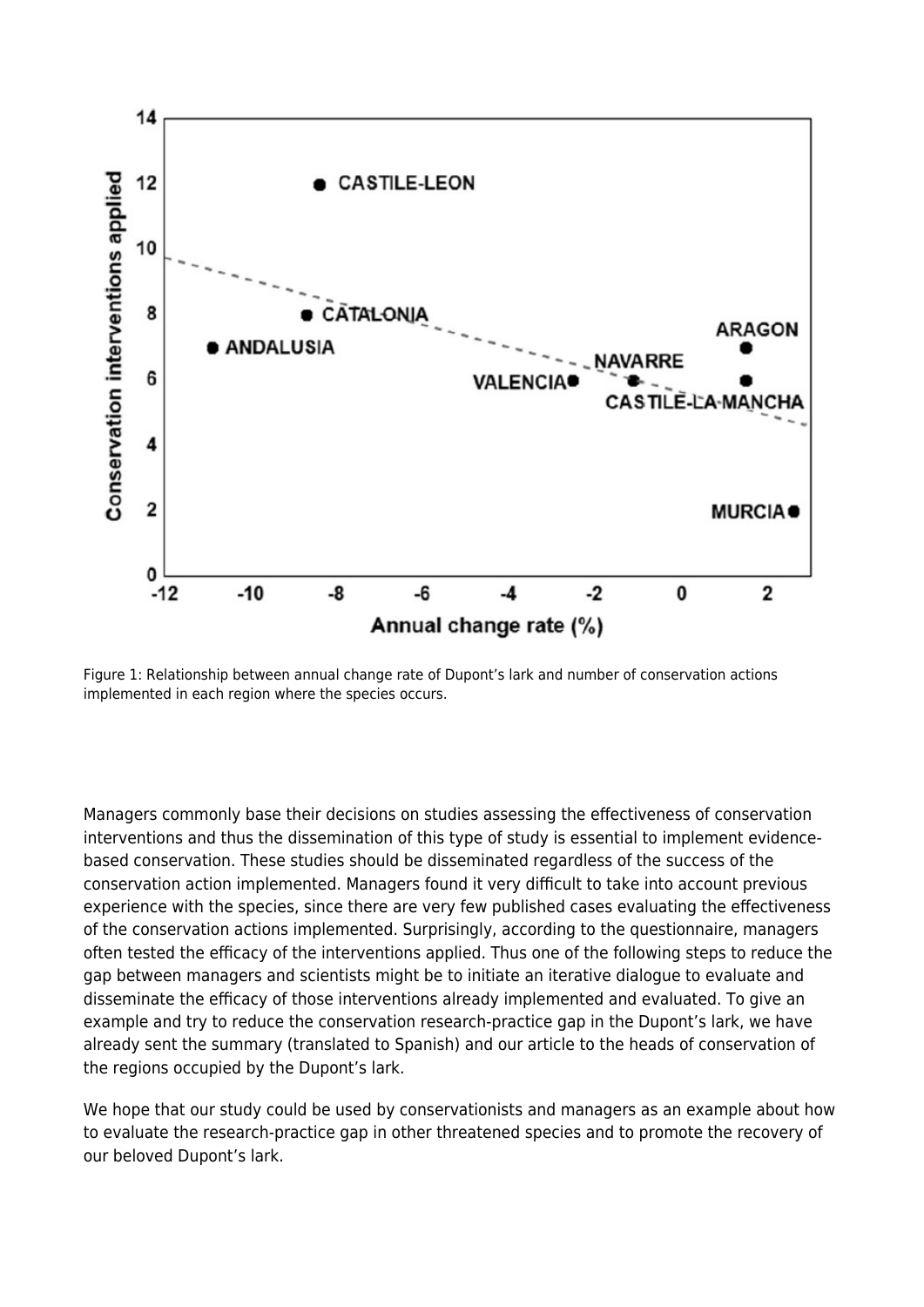

Left: Tree removal is one of the habitat management actions performed within the LIFE Ricotí project, aimed to improve the habitat quality of the species in Soria province. Right: The use of playbacks to attract co-specifics to unoccupied but potential sites is one of the few conservation interventions whose effectiveness test has been published. Photos: Cristian Pérez-Granados

The article [The conservation research-practice gap: a case study of a threatened bird](https://doi.org/10.1017/S003060532000023X) is available in Oryx—The International Journal of Conservation.



[Cristian Pérez-Granados & Germán M. López-Iborra](https://www.oryxthejournal.org/blog/author/cristian-perez-granados/)

Cristian Pérez-Granados and Germán M. López-Iborra work as biologists at Alicante University, Spain. Since 2011, they have lead a conservation project of the Dupont's lark in the Valencia Community, funded by Levantina de Recursos Mineros, SAU in